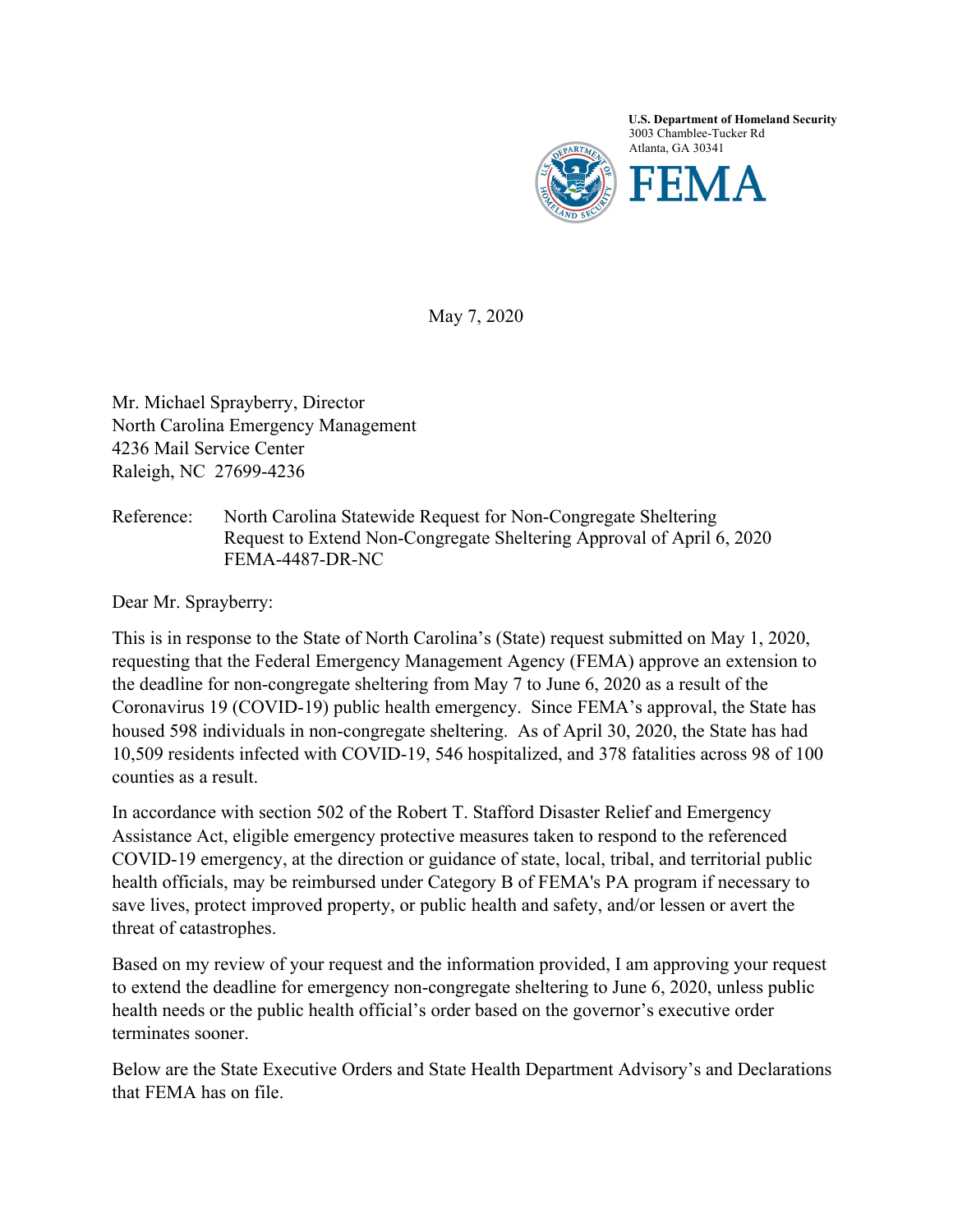- Governor's Executive Order  $116$  Dated March 10, 2020 Declaring a state of emergency to coordinate response and protective actions to prevent the spread of COVID-19
- Governor's Executive Order 117, 118, and  $120 -$  Between March 14 March 23, 2020 Closing schools, dine-in services and some businesses in an effort to create additional social distancing.
- Governor's Executive Order  $121$  Between March 30 April 29, 2020 Directs people to stay at home, except to visit essential businesses, to exercise outdoors or to help a family member; bans gatherings of more than 10 people; and, directs everyone to physically stay at least six feet apart from others.
- Governor's Executive Order  $135 -$ April 23, 2020 Extending the stay at home order and orders limiting mass gatherings, requiring social distancing, and restricting visitation at long term care facilities.
- State of North Carolina Department of Health and Human Services directive to the state, counties and jurisdictions to take appropriate measures to mitigate and respond to the COVID-19 disease pandemic that is affecting our state, country and the world, including creating plans and operationalizing non-congregate sheltering dated April 30, 2020.

## **My approval is subject to and conditioned by all the terms outlined in FEMA's approval letter dated April 6, 2020.**

In addition, please ensure any future extension requests from the Applicant include, at a minimum, the number of individuals being sheltered by each local provider, average length of stay, underlying need/condition requiring emergency non-congregate sheltering (for instance, total number of persons who fit into one of the three categories approved for non-congregate sheltering during those timeframes), types of wrap-around services being provided, and average cost per individual. In addition, in preparation for a potential transition of non-congregate sheltering of homeless individuals to Housing and Urban Development, please provide the information separately for that population.

FEMA may provide funding for eligible costs for the establishment of non-congregate sheltering as outlined above in 30-day increments or less if a re-assessment determines there is no longer a public health need, but not to exceed the duration of the Order of the State Public Health Officer. The State must provide a re-assessment from the State Public Health Officer at each 30-day interval that includes certification that a threat to lives, public health, or safety exists, and that measures to eliminate or lessen that threat are required. **The reassessment must be submitted 30 days from the date of this letter.**

The State will need to continue to maintain tracking mechanisms to provide sufficient data and documentation to establish the eligibility of costs for which it is requesting PA funding (including the need for non-congregate sheltering of each individual, costs and length of stay to include when they are no longer determined to be infected and therefore do not require quarantine). As with any activity, lack of sufficient support documentation may result in FEMA determining that some or all of the costs are ineligible.